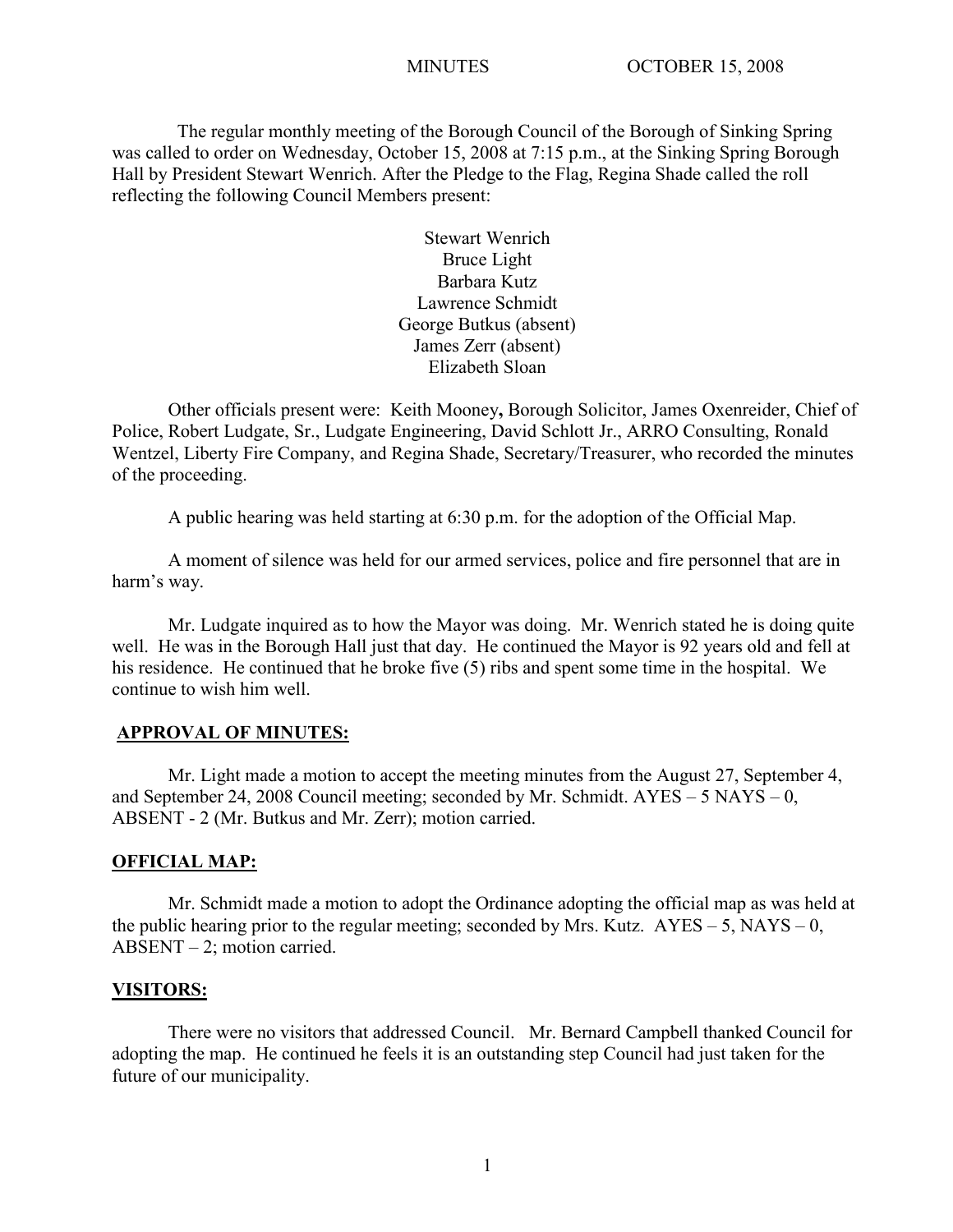#### **COMMUNICATIONS:**

Mrs. Shade read two letters that were received. The first letter was from JSAT Enterprises. Mr. Todd Kline owns a property at 255 S. Hull Street. They have been using a dumpster supplied by Berks Transfer since September of 2007. This dumpster is located at his business next door. He called the office and was told if he wanted to be exonerated from paying this bill he would need to send a letter and it would need to come before Council. We currently bill each residence is the Borough \$50 a quarter. He is saying that they do not use the Borough supplied trash hauler, they use the dumpster. Ms. Sloan made a motion to deny the request for exoneration of the residence from paying the Borough trash bill; seconded by Mr. Light.  $AYES - 5$ ,  $NAYS - 0$ ,  $ABSENT - 2$ ; motion carried.

The second letter was from Hofmann Industries. Mr. Peter Juzyk of the Borough sewer plant discovered abnormally high readings coming from one of their meters. They had a water leak in a single restroom facility at their plant. The leak was from underground piping placed there years ago. They shut the water off immediately and contacted a plumber. The piping is now overhead. They are requesting that the Borough use an average number of meter readings at this location for billing purposes since the water from this leak never went into the Borough's treatment plant. Ms. Sloan questioned where the water went. The water went directly into the ground, Mr. Schlott stated. Mr. Light made a motion to go back three (3) quarters and take an average and bill Hofmann for that amount; seconded by Mrs. Kutz. AYES – 5, NAYS – 0, ABSENT -2; motion carried.

#### **APPROVAL OF THE BILLS:**

Mrs. Kutz made a motion to pay the bills; seconded by Mr. Light.  $AYES - 5$ ,  $NAYS - 0$ , ABSENT - 2; motion carried.

#### **MILLER ENVIRONMENTAL:**

Mr. Peter Juzyk gave the report for September, 2008. The August 2008 DMR was completed and submitted to the PA DEP. There were no violations. The remaining commercial invoices for the second quarter of 2008 were paid. Mr. Schmidt went back to item two (2) that stated there were two (2) excessive water readings at two (2) of their three (3) meters. Mr. Juzky stated that was true however they did pay for the other leak without question. There was a problem with a piece of faulty equipment and they are going to pay for that problem. They completed the third quarter sampling of commercial permittees; invoices will be processed in October. An inspection was performed at Reading Bakery Systems and the permit processed by ARRO has been sent to them for their signature. An executed permit was sent to Wonderful Chinese Restaurant. They are now if full compliance and he thanked everyone for their help. All the equipment that was damaged by the July, 2008 lightning strike has been repaired or replaced. A new employee, James P. Dawson started 9/8/08 replacing Tom Norris. During cleaning and servicing a crack on the heat exchanger on the garage oil heater was detected. The service tech recommended replacing the entire unit. Quotes are being worked on. Reading Electric has submitted a quote for the lightning protection system for the treatment plant. The total cost is \$40,150.00. Mr. Juzyk explained what would be covered. It was thought that there was \$3,000 to \$4,000 damage. The lightning strike from last year was much more significant. It was thought that this could be placed in the budget for next year. Mr. Schmidt felt we should get another bid. Mr. Mooney stated considering the price tag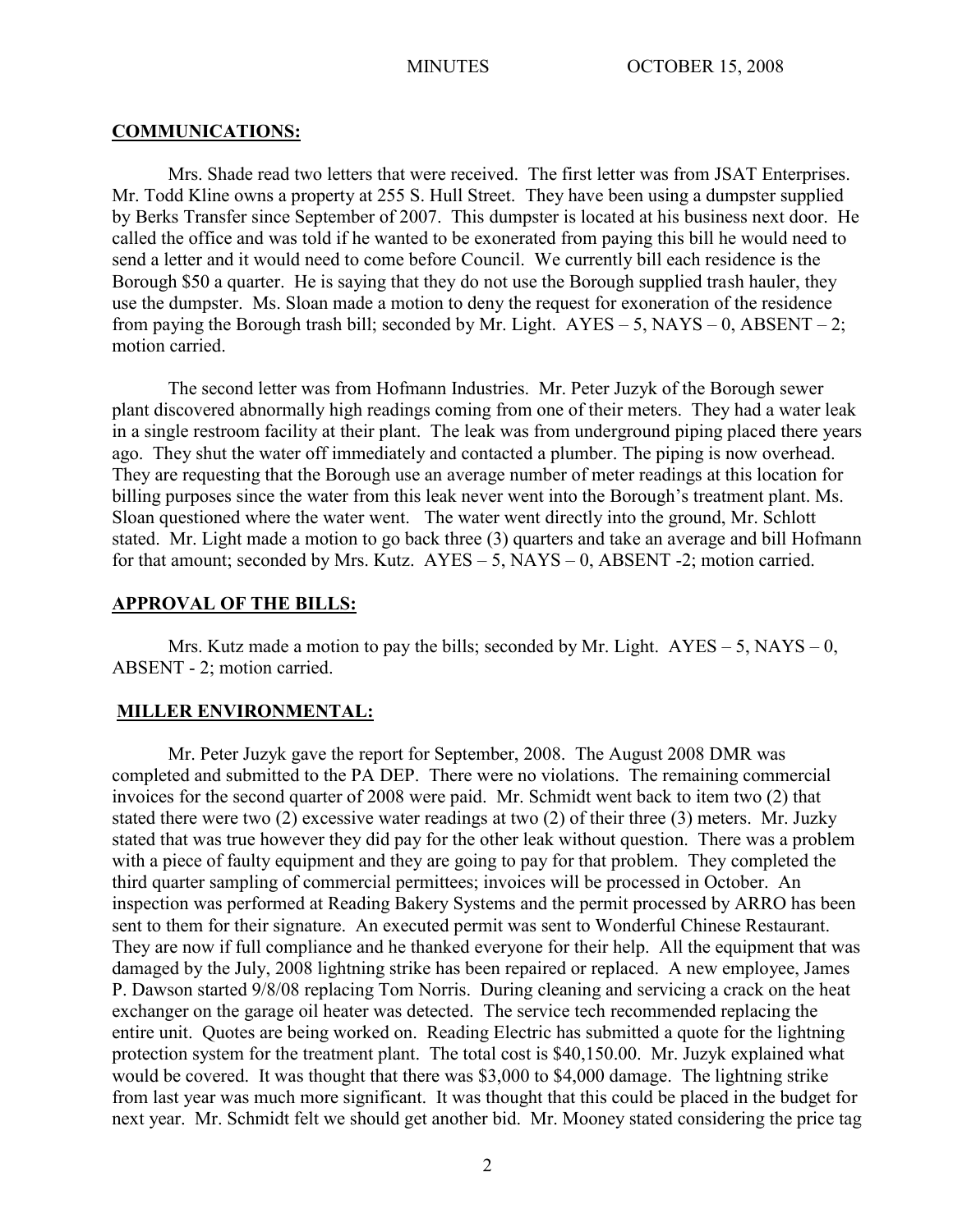# **MILLER ENVIRONMENTAL (cont'd):**

we are going to have to put specs together. This will need to go through the public bidding process. Mr. Schlott stated it might be to our best interest to roll this into the plant expansion/upgrade and do it that way. Mr. Schmidt questioned if that will be part of the bids for the plant. Mr. Schlott stated that would be a subcontract. There will be two (2) contracts for the project. One (1) being general and then there will be an electrical. Mr. Juzyk stated they have been looking to the TSS & BOD problem. They have been doing split sampling. He feels that Atlantic Coast could be ruled out as the source of any issues. They have begun some other testing on the Reedy Road and Cacoosing Creek interceptors. Mr. Schlott stated it does appear that it is not a laboratory problem. It seems to be sampling location problem now. We are now narrowing the problem down.

# **SEWER ENGINEER – DAVID SCHLOTT, JR.:**

Mr. Schlott stated they will be making an amendment to the permit packages for the upgrade to the plant. This is for the phosphorous removal equipment. They modified the plans for this. ARRO is continuing to provide assistance with the implementation of the Sewer Use Ordinance. The organic loading reported by Miller Environmental appears to be significantly higher than normal. Once again they believe this has to do with sampling location. Additional samples have been taken to verify this. The next item was Brookfield Manor Phases I and II. The developer desired to dedicate the sewer system to the Authority. An inspection was performed and a punch list was generated. The developer has informed ARRO that the contractor or contractors are presently completing the punch list. The Mountain Home Road Sanitary Sewer project had a problem with false alarms from the control panel. There was a plug in the back of the panel that was not plugged in properly. It is now corrected. The next item was Traditions. The sag has been corrected at Mt. Home Road. The hole was not that bad underneath. The next item was Traditions. The applicant's consultant has submitted a planning module for approval. Following approval from the Authority the planning module must be signed by the Borough Council. The last item had to do with Wagner Farms Phase IV (Hillpoint Circle). They have performed a site visit and there does not appear to be any outstanding sewer issues as it relates to the maintenance bond. However, some homeowners have planted landscaping in the right-a-way of the sanitary sewer. It is recommended that the Borough inform the owners that in the future the Borough will not be responsible for replacement of items installed in the right-a-way. Mr. Wenrich requested Mr. Hart to go to each of the effected homeowners and explain to them how this will work. Mr. Schlott stated their office in the past has sent out the letter and they will work with Mr. Hart on this.

# **REVITALIZATION PROJECT:**

Mr. James Pachuilo thanked Council for adopting the Official Map. He continued they had to cancel their last meeting but they have been in correspondence with Mr. Loft that we need to look at our goals and objectives for next year. We shall be having a bingo for the women and a sports day for the men. This will occur on November 16, 2008. Mr. Pachuilo turned it over to Mr. Sam Loth regarding the grant. He stated that we submitted a grant for the planning which is part of the process. Once DCED got a hold of this, they asked us to resubmit the grant application under the LUPTAP program. We rewrote the application and it has been received by the DCED in addition to all the attachments. There is one (1) detail we need to take care of. It is that we need to change the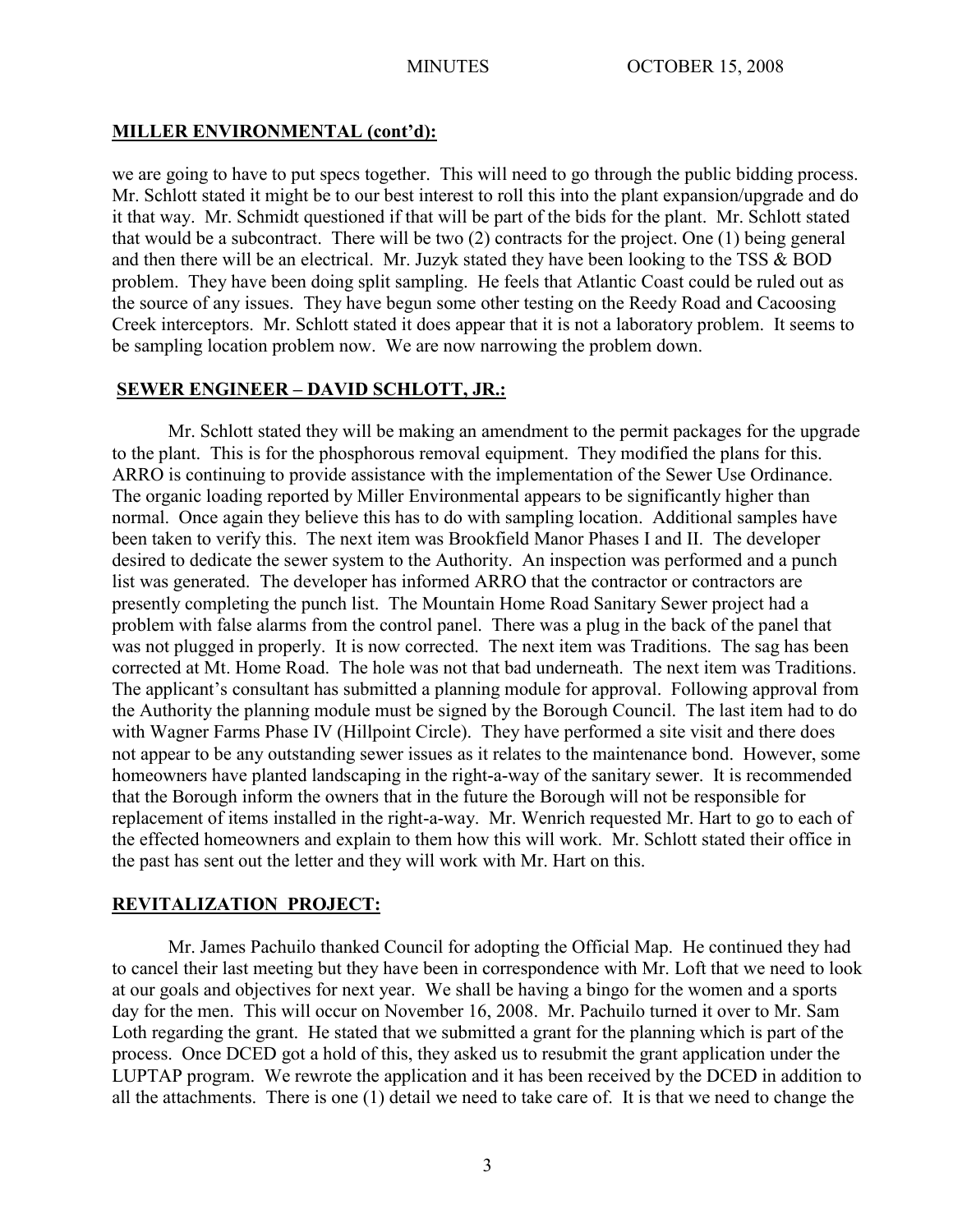# **REVITALIZATION PROJECT (cont'd):**

resolution from the Shared Service Program to the LUPTAP program. The review committee will be meeting the 21<sup>st</sup> of October. Ms. Sloan questioned the time to which Mr. Loth stated he had no idea. They review at their Harrisburg office at their convenience. Mr. Light made the motion to change the resolution from the Shared Service Program to the LUPTAP Program; seconded by Mr. Schmidt.  $AYES - 5$ ,  $NAYS - 0$ ,  $ABSENT - 2$ ; motion carried. Mr. Ludgate had a meeting with the Director of BARTA and they are very much behind this project. This letter will be forthcoming. Mr. Loth will inform Mr. Bednar of DCED that this is will be coming. Mr. Wenrich thanked Mr. Loth for his work at the Revitalization Day. Mr. Loth stated we have a great park system and he hopes that we shall be able to continue growing it as well. Mr. Wenrich thanked the Revitalization Committee (BOSS 2020) for all their dedicated work even though it is not a paid position; they get paid back in thanks from the community. Mr. Wenrich stated on behalf of all of Council he thanked them again and stated Council is totally behind this project.

# **COMMITTEE REPORTS:**

## **LIBERTY FIRE DEPARTMENT – RONALD WENTZEL:**

Mr. Wentzel stated he had a few things to pass along. They have four (4) young firefighters that have finished all their training up to the point where they are considered inside firefighters. They are ready to take their test. He explained about some of the other tests they are taking. The last item was the fire task force merger. He stated there are rumors floating around. It appears there are lots of stories going around. He continued for whatever reason there has not been a Borough representative there at every meeting. It appears there are a lot of questions. Some of the concerns he is aware of is, loss of control in the fire department. This item will be addressed at the Tuesday, October  $21<sup>st</sup>$  meeting at 7:00 p.m. at the Green Valley School. This meeting has been officially advertised. He understands that we have three (3) confirmed "yeses" from the Borough. He hopes more will come. Every issue will be addressed. He continued to explain what will be discussed. He does not think there will be any loss of control. He again, stated come to the meeting and hear what is planned. He said he heard there was some concern about the higher hierarchy of the officers. The fire officers of each of the four (4) companies wrote the job descriptions, no one else. They voted for whom they thought would do the best job. He spoke that he did submit a budget. He again urged Council to attend and bring an open mind. He wanted them to hear the presentation by all of the members. A discussion ensued as to what exactly can happen by the merger. Ms. Brenda Messina questioned over the last few years how many calls went unanswered. Mr. Wentzel stated he was happy to say none. He went on to explain that not a lot of manpower is available at times but someone usually is able to respond. She questioned over the last five (5) years. He stated he can recall only once but he would need to look through the records to be sure. We currently have contracts in place that we help each other department if necessary. The concern is what if there is a major issue. She questioned why he feels we need this if we have the manpower. Mr. Wentzel stated the regional force brings additional resources to the plate. He went on to explain. The shared equipment and manpower will be a great resource. Mr. Wentzel stated he doesn't care what color the truck is or what it says on the side as long as someone responds when he calls 911. They are all there to do the same job. That is what they want to do. They have already begun talks if this happens, what pieces of apparatus could be sold and put money in the coffers. Another item is bulk purchasing. It costs about \$3,000 to \$3,500 to suit a fireman. There is a ten (10) year life on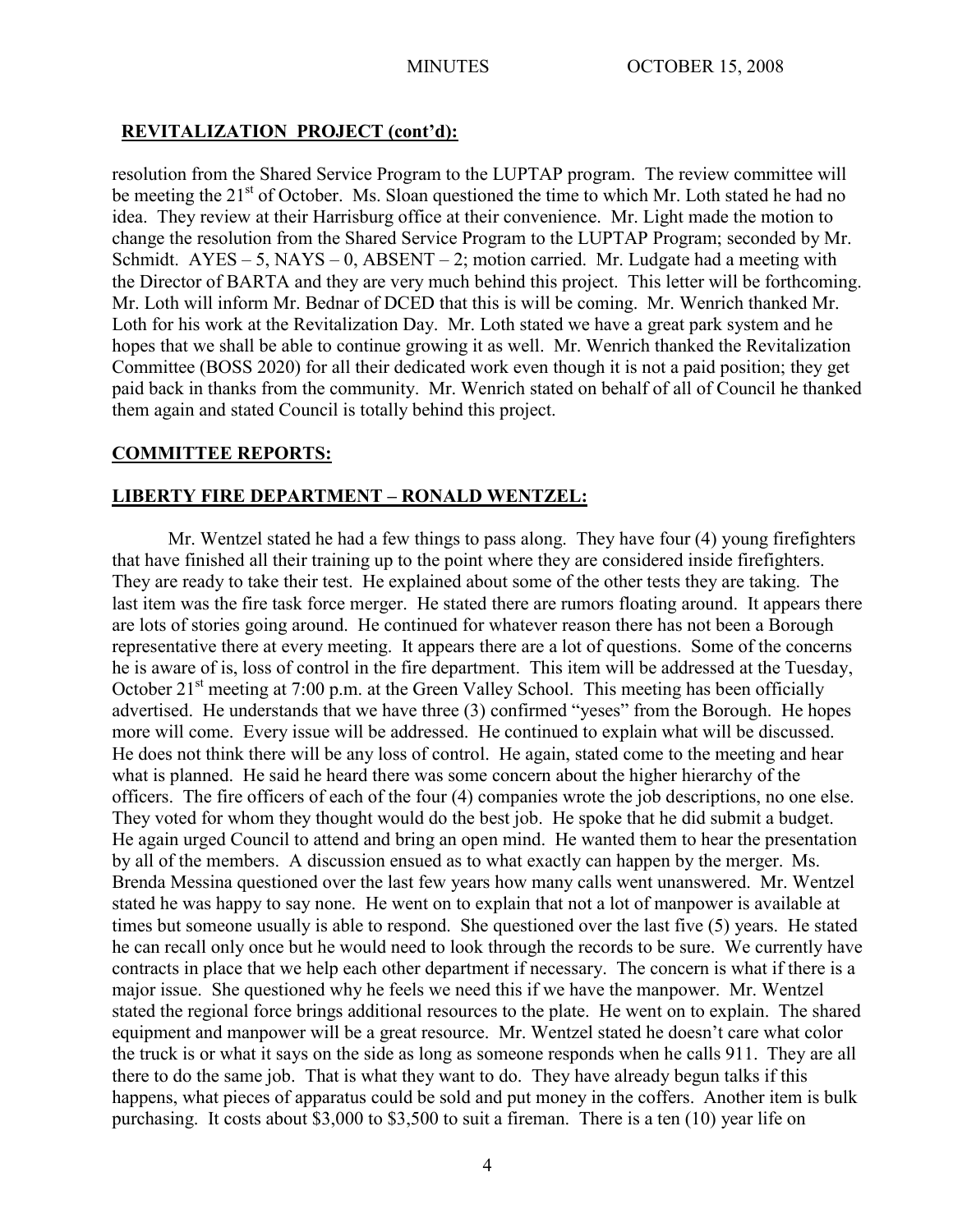#### **LIBERTY FIRE DEPARTMENT – RONALD WENTZEL:**

this equipment. Chief Oxenreider explained about a mulch fire incident that only one (1) man responded to. The Borough is forced to supply fire suppression under the Borough Code. The cost to replace the truck will be close to \$1,000,000.00. All trucks will now come with a black box.

#### **POLICE DEPARTMENT – CHIEF JAMES OXENREIDER:**

Chief Oxenreider stated they had 153 calls for the month of September. They issued 111 traffic citations in conjunction with Smooth Operator, 18 parking tickets, and 10 warnings. Officer Moyer has completed his six (6) months. He would like to put him up to Class III Patrolman. He did not have the current rate with him though. He will also be attending a forty (40) hour training seminar on evidence. This is conducted by Officer Johnson in October. The Charger is out on the street. We currently have 36 bikes in the basement. He would like Council's approval to donate the bikes to Wood to Wonderful based in Reading. They use kids from the City to refurbish the bikes and then give them to deserving children as well as adults. They are also used as rewards for school motivational programs. Mr. Schmidt made a motion to allow our Chief to contact them; seconded by Ms. Sloan.  $AYES - 5$ , NAYS -0, ABSENT – 2; motion carried. Mr. Schmidt made a motion to promote Officer Dennis Moyer to Patrolman Class III and pay him the corresponding pay rate; seconded by Mr. Light.  $AYES - 5$ ,  $NAYS - 0$ ,  $ABSENT - 2$ ; motion carried. The video equipment is installed and working.

## **PUBLIC SAFETY – LARRY SCHMIDT:**

Mr. Schmidt stated in light of the fact that Mr. Zerr is not here this evening, he would like to present the list of businesses that will not be paying for trash fees as they have dumpsters. We shall need to exonerate the tax collector from collecting this fee. Mr. Schmidt made the motion to exonerate the tax collector from collecting this money as they have their own dumpsters; seconded by Mr. Light.  $AYES - 5$ ,  $NAYS - 0$ ;  $ABSENT - 2$ ; motion carried.

The sewer meeting with Spring Township has happened. This is a work in progress.

Mr. Light questioned how we were doing with the landlord permits. Mr. Schmidt stated he had spoken to Ms. Sloan and she has a markup in place. However with so much on our plates at this time he feels we should postpone this till January. Mr. Light thanked him.

# **STREETS, BUILDINGS, & UTILITIES – BRUCE LIGHT:**

Mr. Light stated Mr. Hart came to him about a problem with the pole building. It is coming along well however we need 5" seamless gutters and downspouts. Mr. Light made a motion to put them both in at a cost of \$1,250.00; seconded by Mrs. Kutz.  $AYES - 5$ , NAYS – 0, ABSENT – 2; motion carried.

#### **LIBRARY – ELIZABETHE SLOAN:**

Ms. Sloan had two (2) items. The first being the letter we received from McCarthy Engineering looking for an extension. However the date of the extension was 2008 she wanted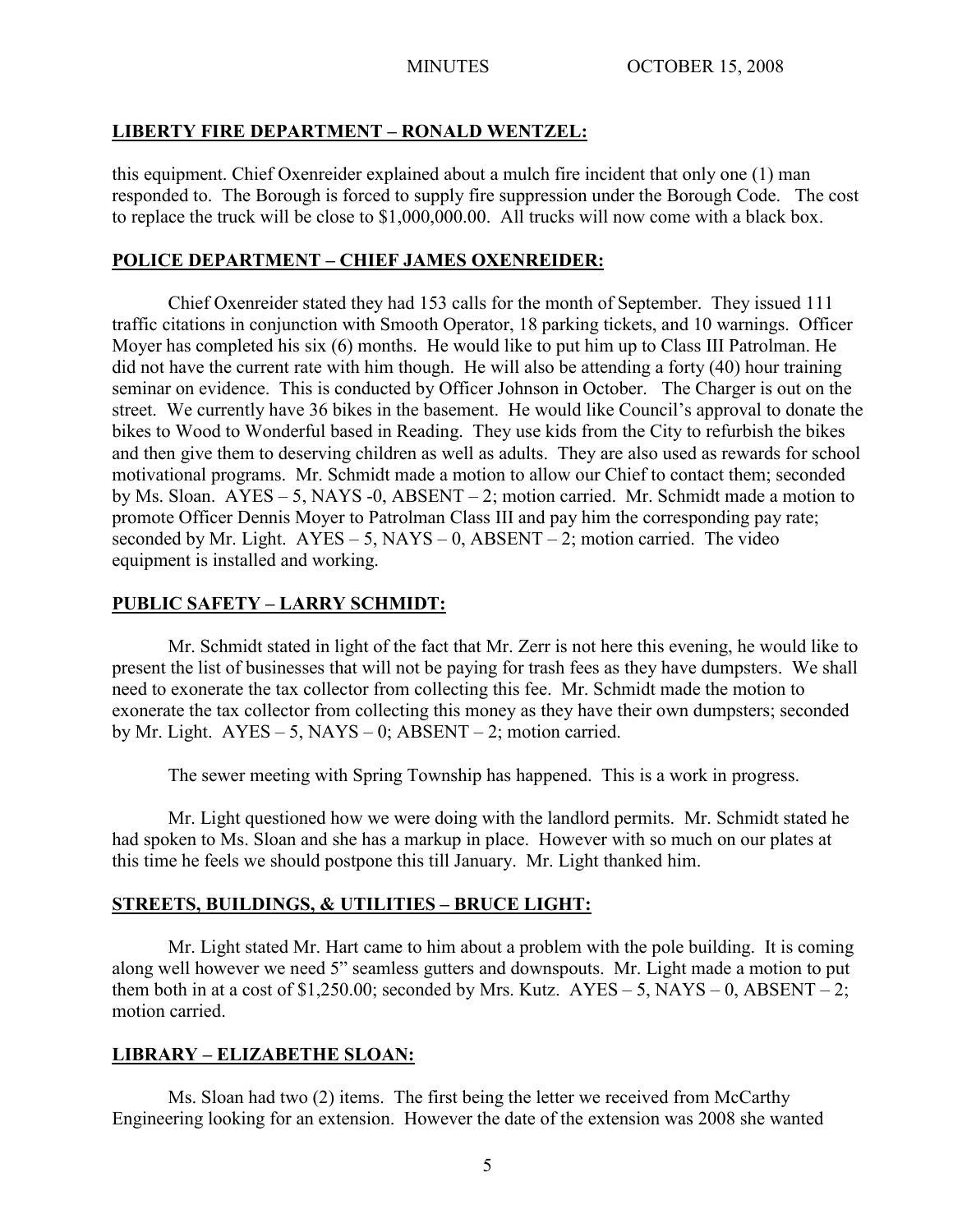# **LIBRARY – ELIZABETHE SLOAN (cont'd):**

it noted it should read February of 2009.

The second item pertained to gas cards for Mrs. Shade and Mr. Hart. It was discussed at a prior admin meeting about giving a \$50 gas card to them since they are asked to attend many meetings. Mr. Light agreed that it had been discussed and was agreed upon. This is due to the high gas prices through no fault of their own. Since Mr. Zerr is not here that evening she was going to make the motion. Ms. Sloan made a motion to purchase a \$50 gas card for Mrs. Shade and a \$50 gas card for Mr. Hart; seconded by Mrs. Kutz.  $AYES - 5$ ,  $NAYS - 0$ ,  $ABSENT - 2$ ; motion carried. Mrs. Shade and Mr. Hart both thanked Council for their generosity.

## **COUNCIL PRESIDENT – STEWART WENRICH:**

Mr. Wenrich asked Mr. Hart what happened to the driver's side of the admin car. Mr. Hart stated there was touch up paint put on and the primer must have been wet. They didn't allow enough time to dry to put on the finish coat so now it is cracking. It is being taken care of.

## **UNFINISHED BUSINESS:**

Hillpoint Circle release of escrow money was the first item under unfinished business. Mr. Ludgate had a letter by Mr. Peter Eisenbrown stating that they have taken care of all their concerns and that the maintenance bond need not be retained. The developer should be released of responsibility. Mr. Schmidt questioned how much money were we talking about. Mrs. Shade stated in area of \$22, 410.00. We opened an account that put this money aside and they collect the interest on it. Mr. Schmidt made a motion to release this money back to the developer based on Ludgate Engineering's recommendation; seconded by Mr. Light. AYES – 5, NAYS – 0, ABSENT – 2; motion carried.

The lighting of the Borough Christmas tree will be December  $3<sup>rd</sup>$  at 7:00 p.m. The time is 7:00 to 9:00 p.m. Mr. Wentzel stated they will bring the utility truck down and light the area and Santa will come via the fire truck as has been done in the past. We shall have a Santa.

The next item was new sewer software. Mrs. Shade explained that our current software license has expired however since we were not sure if the Authority was going to become a working Authority we held off on doing anything. Ms. Elizabeth White along with Ms. Deb Bohn and Mrs. Shade met with a number of vendors. We received at least three quotes; however this one (1) was the one that best suits our needs. In addition, this quote was the cheapest. The quote is in the amount of \$8,063.00. The original quote we received was at the end of April beginning of May. Mrs. Shade had Ms. White contact the company and they are willing to keep with the price they quoted for us originally. Mrs. Kutz made a motion to purchase the sewer software at a cost of  $$8,063.00$ ; seconded by Mr. Schmidt.  $AYES - 5$ ,  $NAYS - 0$ ,  $ABSENT - 2$ ; motion carried.

#### **NEW BUSINESS:**

The first item was setting budget meeting dates. Mr. Wenrich defers setting the dates till the November meeting. We are still in the process of retrieving information.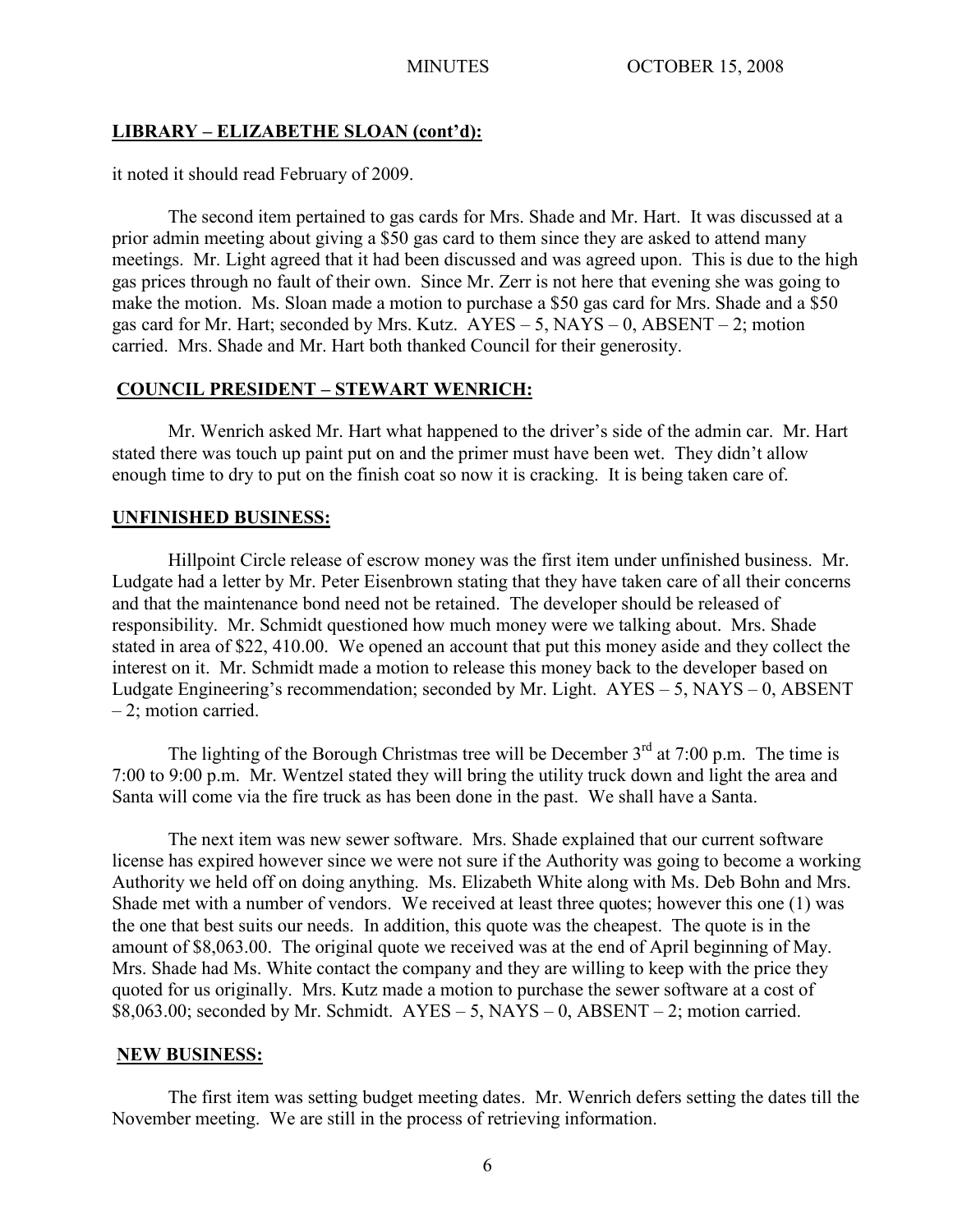#### **NEW BUSINESS (cont'd):**

The next item was establishing the meeting dates for 2009. Council needed to establish the meeting date for January as the first Thursday in January was actually New Year's Day. It was decided to have the meeting on Monday, January 5, 2009. We need to pass a resolution setting the dates. We have done this every year. Mrs. Shade read when the meetings are set and where. Mr. Light made a motion to pass the Resolution setting the dates for the 2009 meetings as read by Mrs. Shade; seconded by Ms. Sloan.  $AYES - 5$ ,  $NAYS - 0$ ,  $ABSENT - 2$ ; motion carried.

## **EXECUTIVE SESSION:**

An executive session was held at 8:25 p.m. for pending litigation purposes.

## **RECONVENE:**

Council reconvened at 8:45 p.m. Mr. Schmidt made a motion that we sign the South Heidelberg Township agreement with one (1) change; that change being the effective date will be  $01/01/09$  not  $01/01/08$ ; seconded by Mr. Light.  $AYES - 5$ , NAYS – 0, ABSENT – 2; motion carried. Mr. Wenrich requested Mr. Mooney present that agreement to South Heidelberg Township.

## **PUBLIC COMMENT:**

No public comment.

# **PUBLIC WORK'S DIRECTOR – MICHAEL HART:**

Mr. Hart had two items under unfinished business. The first item stated he received a letter from PA American Water. He spoke with Mr. Brian Hassinger. They agreed to buy the hydrants from us for \$1.00. There are a few items Mr. Hart would like to have taken care of before it comes before Council. The one (1) issue is access to using them. He wanted to make sure if they (fire department) go out for training they will be able to use them. He will be attending the next safety meeting.

 The next issue was the Terrace Apartments. Mr. Hart and Mr. Eisenbrown had a meeting with Mr. Grande in the Council Chambers the day before. They reviewed the plan with the changes that were submitted. There is one (1) thing that was suggested and it appears Mr. Grande is going to take the change back and make it. Mr. Hart stated Summit Boulevard will be turned over to us as a public street. There will be no cul-de-sac at the end of the lower section however they are making a long driveway where you can make a three (3) point turn and get out. At the upper section there is no place for them to make a turnaround. It is a 90 foot drop. Mr. Hart suggested taking the buildings and splitting them apart and in the middle put a three (3) point turn turnaround. This would do (2) things. It will give them a turnaround and it would give the fire department room to gain access to the back of the building or just to have a fire break between the two (2) buildings. Mr. Hart stated the next thing he needs to do would be to talk to St. John's Lutheran Church. Part of Summit Boulevard will be going through a small triangular portion of their property. Mr. Hart met with Pastor Bohn and he loved the idea. Mr. Hart must go before the Church Council and propose it to them as well. Mr. Wenrich questioned if Mr. Grande will be reimbursing us for his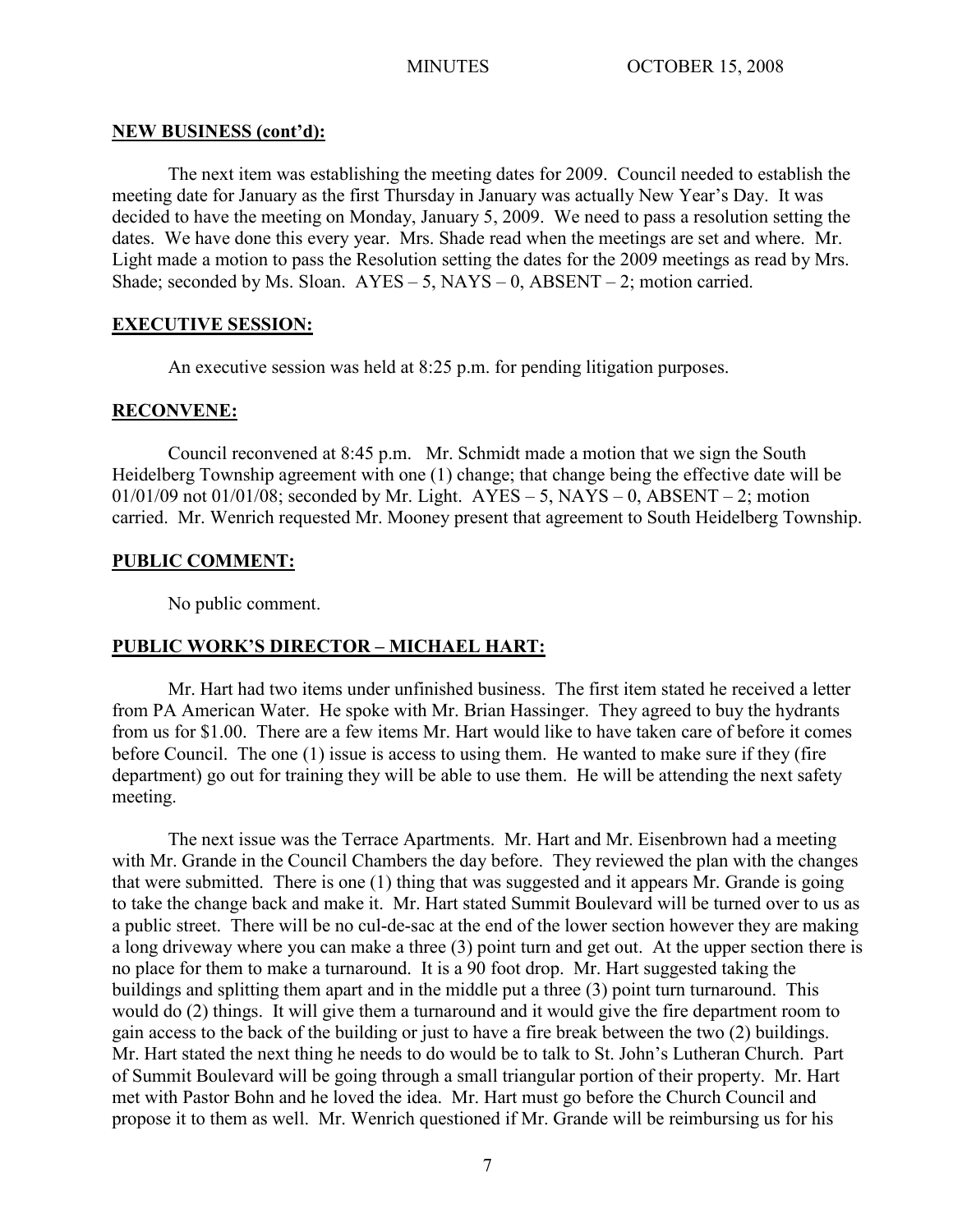#### **PUBLIC WORK'S DIRECTOR – MICHAEL HART (cont'd):**

time as he is representing Mr. Grande not the Borough. Mr. Hart stated that is not been addressed. Mr. Wenrich stated that he is not representing the Public Works Department or the Borough; he is representing Mr. Grande at this point. Mr. Ludgate stated with all due respect, Mr. Hart would be representing the Borough. The Borough would like to see this street for fire protection and for other safety reasons. So in fact, he is representing the Borough although the private development is the reason for this. In addition, the developer pays a fee, and he feels this cost would be eligible. Mr. Mooney stated we can put his cost right in there. Mr. Wenrich stated until we see as a Council the revision that is planned, he does not feel comfortable with Mr. Hart speaking for them. Mr. Hart stated he was just going to tell them this is what the Borough would like to see and whether they like it or not. Ms. Sloan feels he should go as he is the most knowledgeable. Mr. Wenrich agreed however he is not sure at what capacity he should attend this meeting.

Mr. Mooney stated they are looking for authorization to start preparing the Right To Know Ordinance so it can be presented at next month's meeting. They would like Council to review it. We must comply with the mandated updates by January 1, 2009. Ms. Sloan made a motion to authorize Barley Snyder to update/prepare the Right To Know Ordinance; seconded by Mr. Light.  $AYES - 5$ ,  $NAYS - 0$ ,  $ABSENT - 2$ ; motion carried.

Mr. Wenrich stated he spoke to Mr. Brian Hassinger of PA American Water Company. He told Mr. Hassinger to attend the next safety committee meeting. He is aware that the hydrant directly near the fire company is being supplied by a small main. Mr. Hassinger stated that they can't do anything right away but perhaps they could put something in the 2009 or 2010 budget. They appear to want to work with us however their response to hydrants being out of service is unacceptable. He wants to be made aware of that. He is going to be here with his people at that meeting. Mr. Schmidt stated the October meeting has been cancelled due to the fact it is the same date and time as the task force meeting. Mr. Wenrich wanted someone to inform Mr. Hassinger of this.

#### **TREASURER'S REPORT:**

| General Account                      |                         |              |
|--------------------------------------|-------------------------|--------------|
| Opening Balance – September 30, 2008 |                         | \$132,143.04 |
| <b>PLGIT</b>                         |                         | 8,986.48     |
| Invest                               | Recreation              | 49,155.84    |
|                                      | General Invest          | 303,214.76   |
|                                      | To be Paid              | 22,387.61    |
|                                      | <b>Total Acct Funds</b> | \$471,112.51 |
| Sewer Account                        |                         |              |
| Opening Balance – September 30, 2008 |                         | \$59,532.80  |
| <b>PLGIT</b>                         |                         | 60,523.64    |
| Invest                               | <b>Sewer Revenue</b>    | 442,696.63   |
|                                      | <b>Total Acct Funds</b> | \$562,753.07 |

Mr. Light made a motion to accept the Treasurer's Report; seconded by Mrs. Kutz. AYES – 5, NAYS – 0, ABSENT - 2; motion carried.